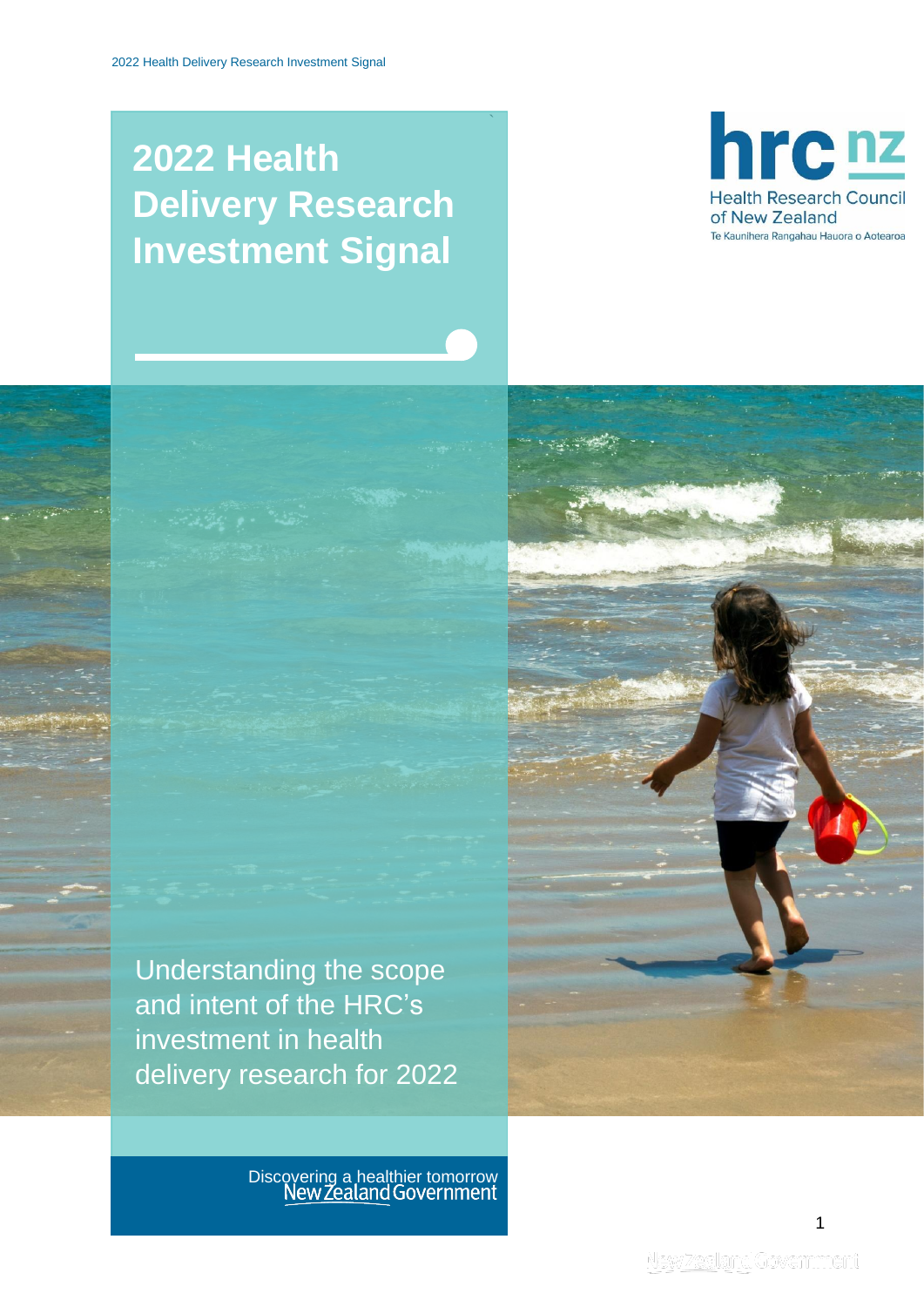## **Contents**

| Appendix A: Identifying the most suitable Health Delivery Research funding |  |
|----------------------------------------------------------------------------|--|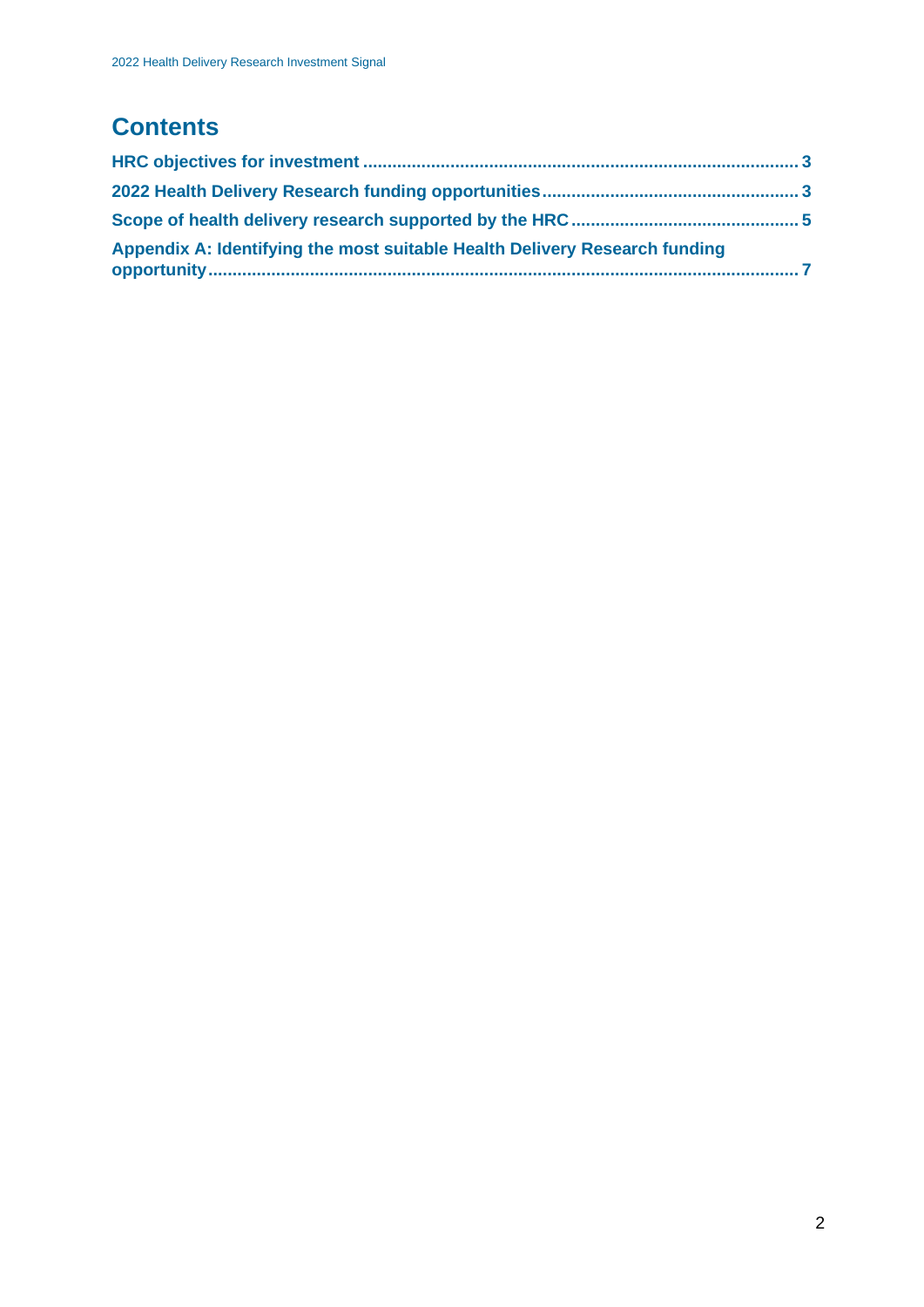## <span id="page-2-0"></span>**HRC objectives for investment**

The HRC supports health delivery research that directly informs changes to policy, practice or systems in the Aotearoa New Zealand health and disability sector. The HRC seeks applications that are within the scope of the 2022 Health Delivery Research Investment Signal (this document) and meet the requirements for each health delivery funding opportunity set out in the respective application guidelines published on HRC Gateway.

### **Why invest in health delivery research?**

Health delivery research directly impacts healthcare and health outcomes for New Zealanders. Excellent and robust health delivery research helps shape effective models and ways to deliver care, to meet increasing cost pressures on the health system and rising public expectations for healthcare. The importance of health delivery research is emphasised in the New Zealand Health Research Strategy<sup>1</sup>.

### **What does this investment aim to achieve?**

By investing in health delivery research, the HRC aims to

- improve equity of access, and consistency and continuity of care for all New **Zealanders**
- uphold *Te Tiriti o Waitangi* and advance Māori health outcomes
- support research that upholds *Te Tiriti o Waitangi* by reflecting Te Tiriti principles (Tino Rangatiratanga, Equity, Active Protection, Options and Partnership) in practice.
- strengthen the use of evidence to inform decision-making in health practice and improve the health system
- improve the quality, safety, effectiveness, efficiency and sustainability of healthcare.

We do this by:

- prioritising health equity and Māori health
- growing capacity, capability and engagement of the research workforce in health and disability sector settings
- responding to research needs and opportunities in real-world, practical settings
- investing in a way that is people-focused and connected
- improving translation and uptake of research findings in policy, practice and systems.

## <span id="page-2-1"></span>**2022 Health Delivery Research funding opportunities**

**Prospective applicants** can use the information in Appendix A to identify the most suitable funding opportunity. Instructions for applying and information about the assessment processes are set out in the guidelines for each grant type.

The following opportunities are available in the 2022 HRC Health Delivery Research Investment Round:

- Health Delivery Research Activation Grant
- Health Delivery Research Project Grant
- Health Delivery Research Career Development Award
- Health Sector Research Collaboration Grant (launching later in 2022).

The HRC intends to roll out planned health delivery research funding opportunities in several phases to complete a full range of funding support; a project pipeline to enable and develop research projects and a people pipeline to enable and develop researchers.

<sup>&</sup>lt;sup>1</sup> New Zealand Health Research Strategy, 2017. Available at: [www.health.govt.nz/publication/new-zealand-health](http://www.health.govt.nz/publication/new-zealand-health-research-strategy-2017-2027)[research-strategy-2017-2027](http://www.health.govt.nz/publication/new-zealand-health-research-strategy-2017-2027)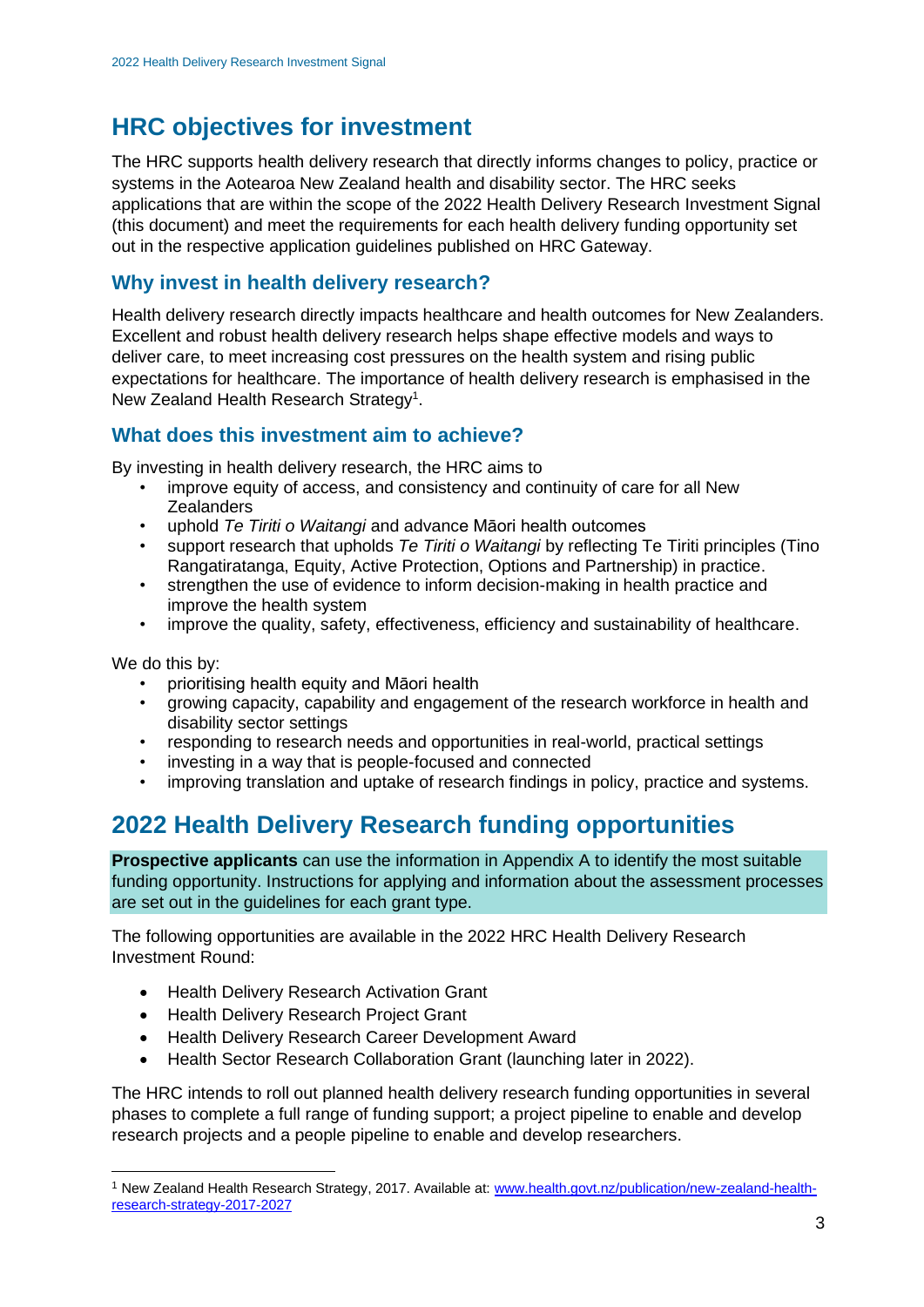

#### \*Available in a future Health Delivery round



\* Available in a future Health Delivery round

Funding decisions will be made by the HRC. The distribution of the funding budget across the funding opportunities in this round is expected to fluctuate based on evidence needs, research opportunities, and the number and quality of applications. Around 50 per cent of the funding is expected to comprise Health Delivery Research Project Grants.

#### **HRC's key focus areas for the 2022 round**

All research in scope of the 2022 Health Delivery Research Investment Signal will be considered for funding in the 2022 round. However, the HRC encourages:

- research that advances the health and wellbeing of Māori and Pacific peoples, led by Māori and Pacific researchers
- health services research, led by or involving people working across the health and disability sector (including clinical and non-clinical roles)
- cross-disciplinary research teams with a focus on developing early-stage researchers in a safe environment, i.e., with adequate support and supervision.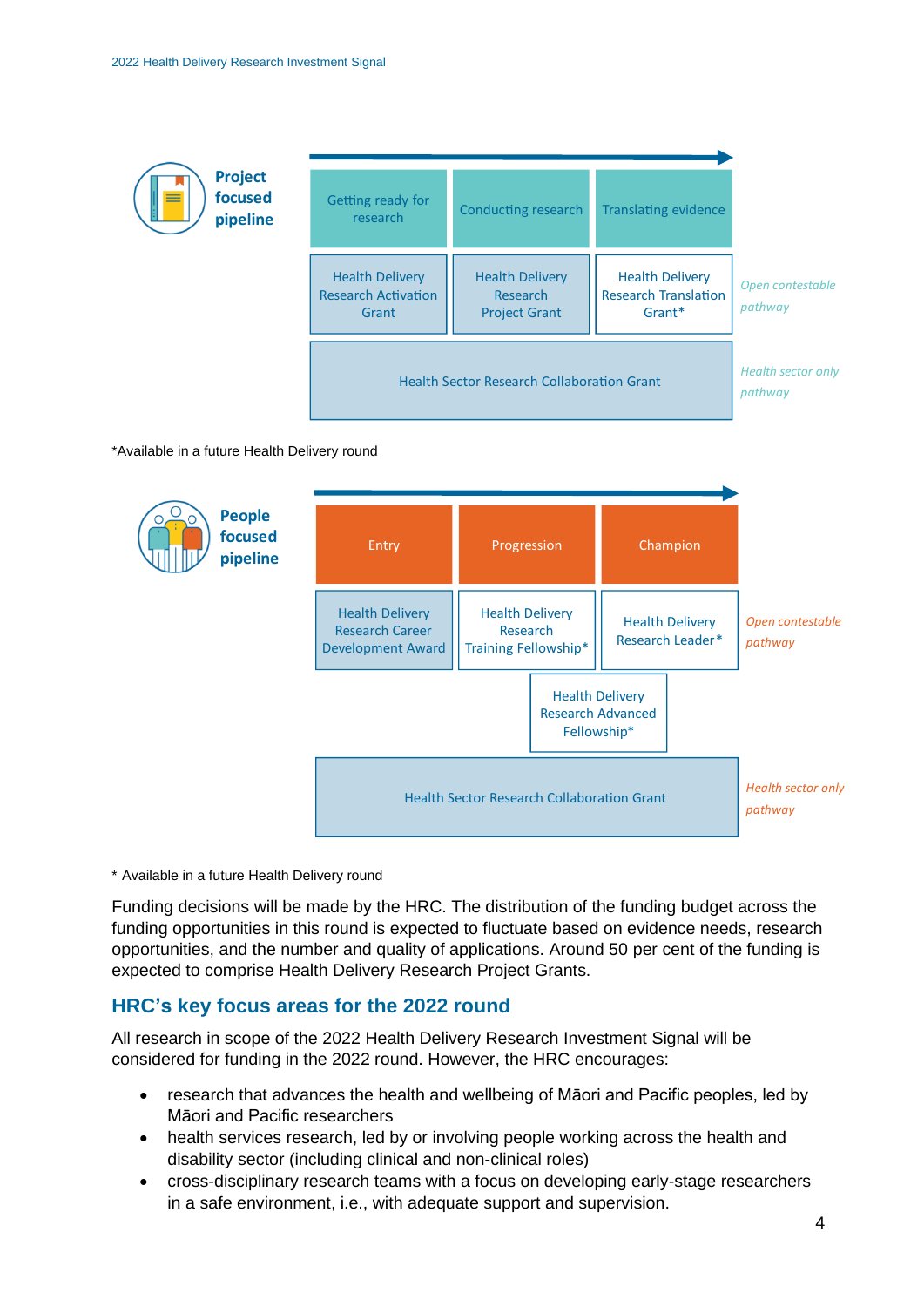## <span id="page-4-0"></span>**Scope of health delivery research supported by the HRC**

To be considered within scope for funding in this round, the proposed research must:

- 1. have the potential to directly inform changes to **health delivery** policy, practice or systems, **and**
- 2. demonstrate a clear connection to a **healthcare need**.

**Health delivery** can include the delivery of healthcare, such as through prevention, detection, diagnosis, prognosis, treatment, care and/or support, at all levels (i.e., primary through to tertiary and community-based care), and at a local, regional and/or national level in Aotearoa New Zealand, acknowledging that international connections can support this.

**Healthcare needs** are expected to be identified with involvement of health delivery sector leadership or meaningful end-user involvement, and substantiated by evidence of a gap in knowledge. As such, end-user engagement is expected, comprising consumer, clinical, health provider, support worker, community or population collaboration and/or partnership from the outset of the research proposal and throughout the research process.

The following examples are research areas commonly in scope of health delivery, acknowledging that research may relate to more than one. Kaupapa Māori approaches to research are supported across all these disciplines.

#### • **Health services**

Research to improve the efficiency and effectiveness of health professionals and the healthcare system, investigating equity of and access to healthcare, and the quality and cost of healthcare to improve the health of individuals and populations.

#### • **Health economics**

Research into economic aspects of healthcare delivery, including the value of healthcare systems, interventions (prevention and treatment), and user experiences.

#### • **Health technology**

Research on innovations (technologies, tools and devices) where these are likely to impact on clinical practice, healthcare service provision or health systems. Please note that the technology itself is not in scope for funding.

#### • **Clinical** (later stages)

Clinical trials of new or existing clinical interventions where focused on informing immediate changes to healthcare delivery for the intended health benefit of the Aotearoa New Zealand population (including results that can be applied in multiple regions or settings) and where study protocols and/or interventions have been adapted to Aotearoa New Zealand populations or conditions. For example, comparative effectiveness trials.

#### • **Social science**

Research into human society and social relationships to support health delivery, with a focus on equity in our health system.

#### • **Implementation science**

Research on methods and strategies (including evaluation) to promote the uptake of viable health research findings in policy, practice or systems to improve the quality and effectiveness of healthcare. Looking at what works, for whom, and in which circumstances, and identifying areas for potential (accessible and equitable) adaptation and scale-up.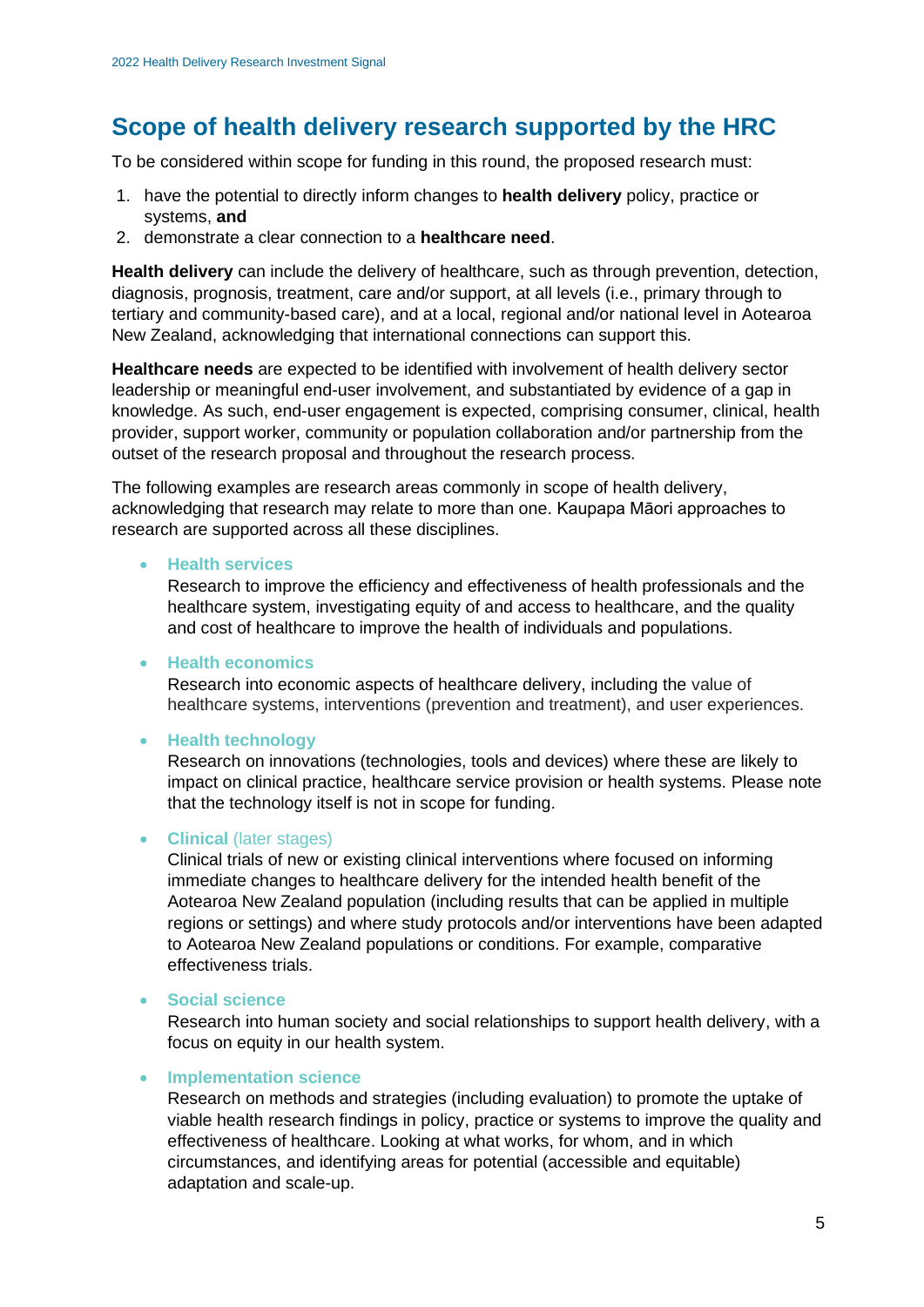#### **Not in scope**

Research that represents solely business as usual operations is not within scope of the 2022 Health Delivery Research Investment Signal; noting that health delivery research can interact with other areas of health systems improvement.

The HRC offers many other funding opportunities in related areas for research not within scope of the 2022 Health Delivery Research Investment Signal.

### **New Zealand Health Research Attributes**

Research funders, research providers and research teams are tasked with advancing the vision of the New Zealand Health Research Prioritisation Framework<sup>2</sup>. HRC-funded research must meet the New Zealand Health Research Attributes:

- Why in New Zealand?
- Mana Tāngata
- Excellence
- Impact
- Equity

The requirements to satisfy the New Zealand Health Research Attributes are built into the application and assessment processes for each funding opportunity set out in the respective guidelines for each. Applicants are encouraged to ensure they clearly articulate how their proposed research meets these Attributes.

<sup>2</sup> Available here:<https://www.hrc.govt.nz/resources/new-zealand-health-research-prioritisation-framework>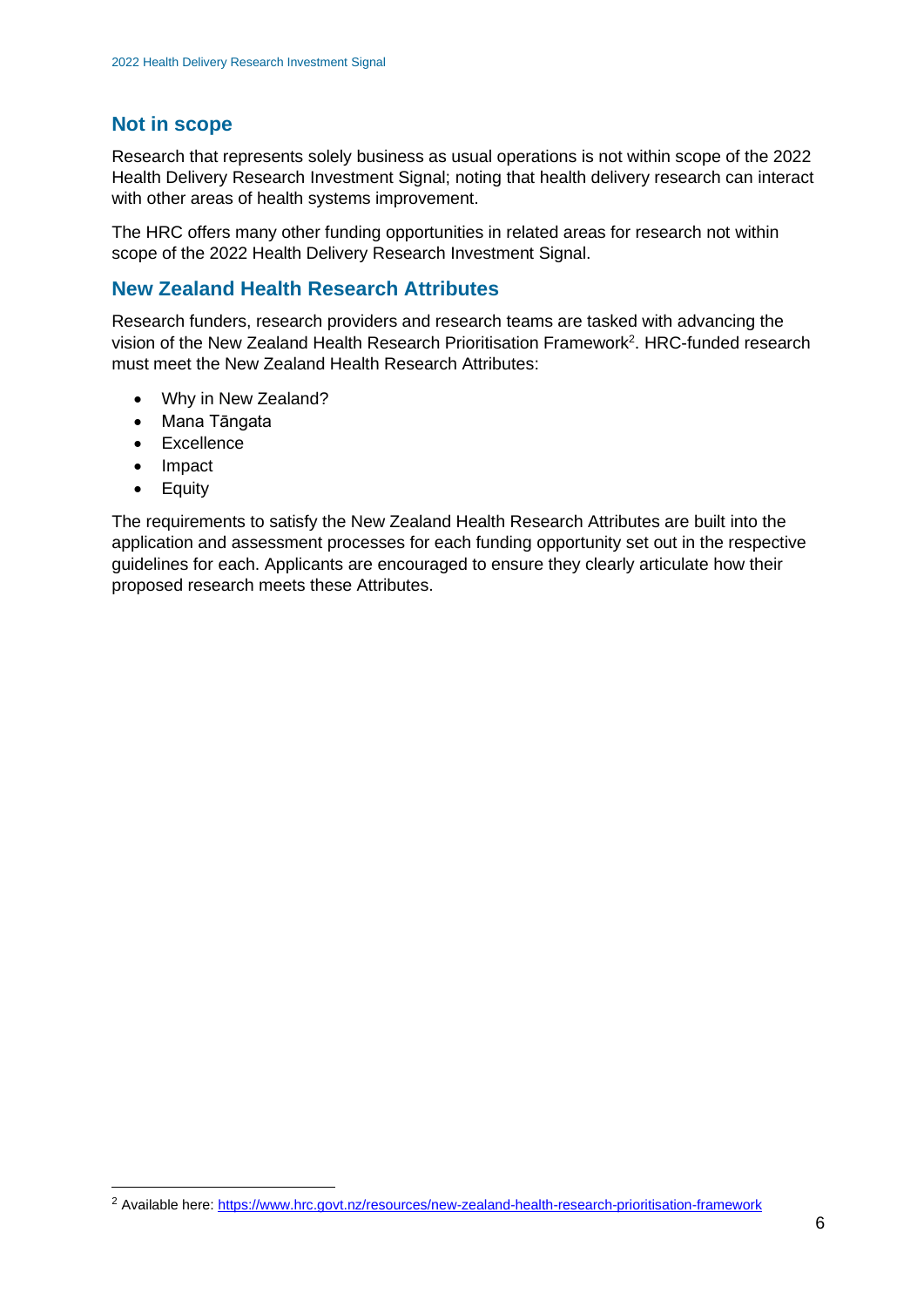## <span id="page-6-0"></span>**Appendix A: Identifying the most suitable Health Delivery Research funding opportunity**

#### **Getting ready for research Conducting research Translating evidence Project focused pipeline Health Delivery Research Activation Grant** \$30,000 grants to provide support to establish health delivery research evidence needs or research opportunities, or develop research capacity, before applying for further health delivery funding. Examples of research activation activities may include relationship development; priority setting; literature review; skill or capacity building; or Kaupapa Māori and Pacific health research approaches. **Health Delivery Research Project Grant** Up to \$1.4 million for undertaking health delivery research projects where there is a clear connection to a health sector research need, a demonstrated evidence gap, and consideration of knowledge translation. May include research in health technologies; health services; health economics; social science; clinical (later stages); implementation science; or an interdisciplinary combination of these research areas. Kaupapa Māori and Pacific health research approaches are **Health Delivery Translation Grant** *Available in a future health delivery round* Support for the next steps of research, where viable research results indicate a readiness to move research findings through the project pipeline explicitly and proactively. Translation activities may include testing and evaluation; evidence synthesis; dissemination and coordination (where additional gains can be made to the contracted requirements already contained in HRC grant contracts).

#### **Health Sector Research Collaboration Grant**

encouraged.

A protected pathway, funding support for healthcare or health service delivery organisations\* to engage in health delivery research, intensify research in health delivery settings, and ensure research adequately responds to health sector, patient and community needs. Funding can include support for health delivery research activation and research activities across the project pipeline.

\* All health providers are also encouraged to apply for the other HRC Health Delivery Research funding opportunities.